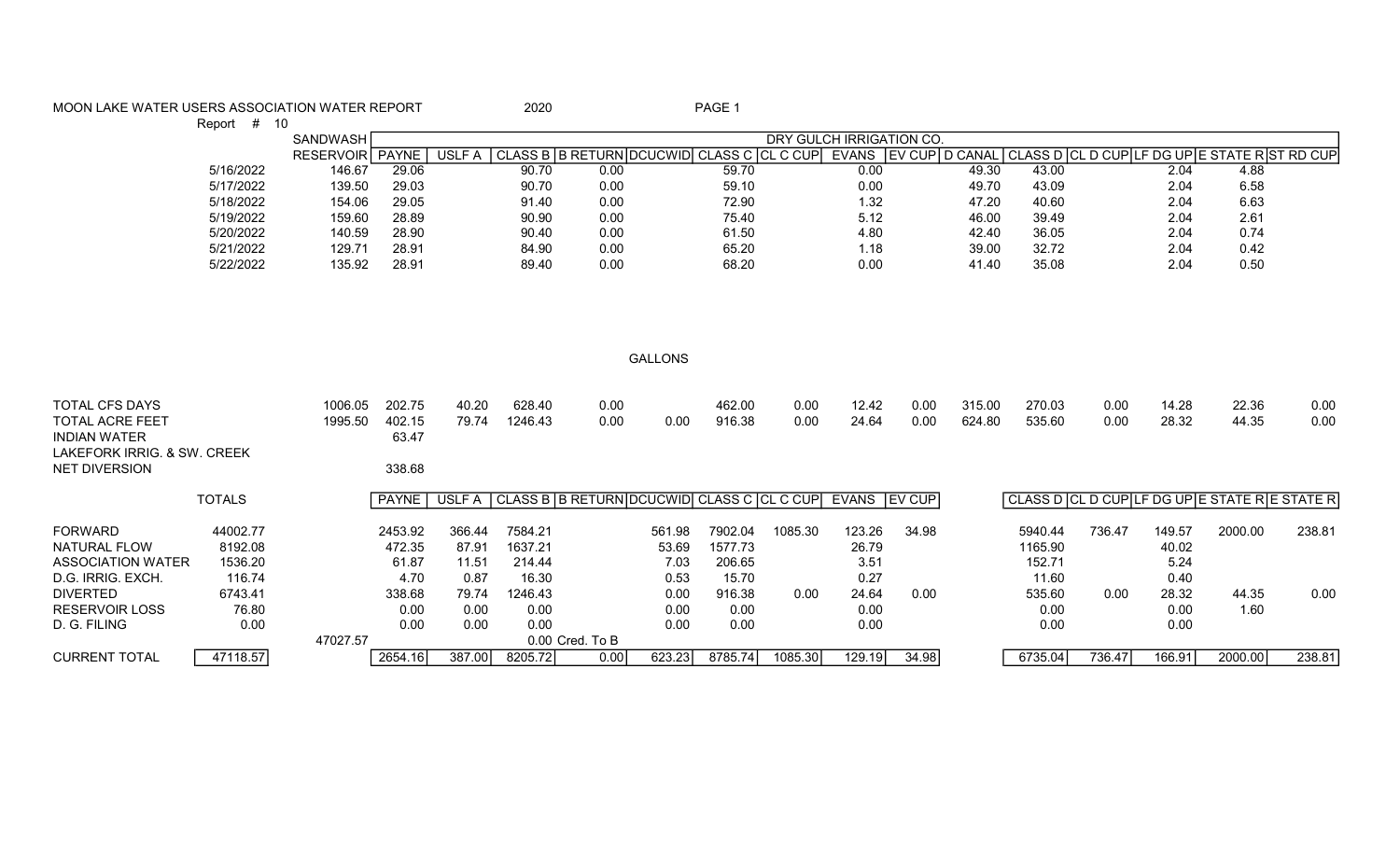## MOON LAKE WATER USERS ASSOCIATION WATER REPORT 2020 2020

Report # 10

|           | UPALCO | UPALCO | ISANDWASH ISANDWASH             |              | DG                 | ML | "C"    | <b>BSW</b>    | IDRY GULCHIMONARCHIT.N. DODD |       |       | <b>YFC</b> |
|-----------|--------|--------|---------------------------------|--------------|--------------------|----|--------|---------------|------------------------------|-------|-------|------------|
|           |        |        | PIPELINES PIPES CUP LIRRIGATION | <b>CREEK</b> | I FILING I FILINGI |    | CANAL  | <b>FEEDER</b> | UINTAH                       | CANAL | CANAL | CANAL      |
| 5/16/2022 | 22.38  |        | 6.30                            | 3.90         |                    |    | 101.70 | 17.02         | 61.20                        | 0.00  | 8.00  | 69.20      |
| 5/17/2022 | 22.37  |        | 6.61                            | 3.90         |                    |    | 70.69  | 49.16         | 59.66                        | 0.00  | 8.00  | 67.66      |
| 5/18/2022 | 23.53  |        | 6.60                            | 3.90         |                    |    | 95.40  | 26.84         | 62.37                        | 0.00  | 2.00  | 64.37      |
| 5/19/2022 | 25.08  |        | 6.51                            | 3.90         |                    |    | 94.70  | 33.93         | 62.07                        | 0.00  | 0.00  | 62.07      |
| 5/20/2022 | 23.87  |        | 6.35                            | 3.90         |                    |    | 84.70  | 32.11         | 61.37                        | 0.00  | 0.00  | 61.37      |
| 5/21/2022 | 16.16  |        | 6.28                            | 3.90         |                    |    | 17.81  | 29.64         | 59.26                        | 0.00  | 0.00  | 59.26      |
| 5/22/2022 | 15.11  |        | 6.32                            | 3.90         |                    |    | 22.85  | 10.41         | 57.82                        | 0.00  | 0.00  | 57.82      |
|           |        |        |                                 |              |                    |    |        |               |                              |       |       |            |

| TOTAL CFS DAYS      | 148.50 | 0.00 | 44.97 | 27.30 | 0.00 | 0.00 | 487.85 | 199.11 | 423.75 | 0.00 | 18.00 | 441.75 |
|---------------------|--------|------|-------|-------|------|------|--------|--------|--------|------|-------|--------|
| TOTAL ACRE FEET     | 294.55 | 0.00 | 89.20 | 54.15 | 0.00 | 0.00 | 967.65 | 394.93 | 840.51 | 0.00 | 35.70 | 876.21 |
| <b>INDIAN WATER</b> |        |      |       |       |      |      |        |        |        |      |       |        |

LAKEFORK IRRIG. & SW. CREEK NET DIVERSION

|                       | UP PPLNS UP PIP CUP |        | SW IRR    |               | <b>UINTAH</b> | MONARCH T.N. DODD |        |
|-----------------------|---------------------|--------|-----------|---------------|---------------|-------------------|--------|
|                       |                     |        |           | <b>BD/BSW</b> |               |                   |        |
| <b>FORWARD</b>        | 1651.10             | 404.44 | -204.72   |               | 3688.01       | 191.44            | 410.60 |
| NATURAL FLOW          | 335.02              |        |           |               |               |                   |        |
| ASSOCIATION WATER     | 44.14               |        |           |               | 418.34        | 5.63              | 17.07  |
| D.G. IRRIG. EXCH.     | 3.35                |        |           |               | 31.79         | 0.43              | 1.30   |
| <b>DIVERTED</b>       | 294.55              | 0.00   | 89.20     |               | 840.51        | 0.00              | 35.70  |
| <b>RESERVOIR LOSS</b> | 0.00                |        |           |               | 71.71         | 0.00              | 3.18   |
| D. G. FILING          | 0.00                |        |           |               |               |                   |        |
|                       |                     |        |           |               |               |                   |        |
| <b>CURRENT TOTAL</b>  | 1739.061            | 404.44 | $-293.92$ |               | 3225.92       | 197.50            | 390.08 |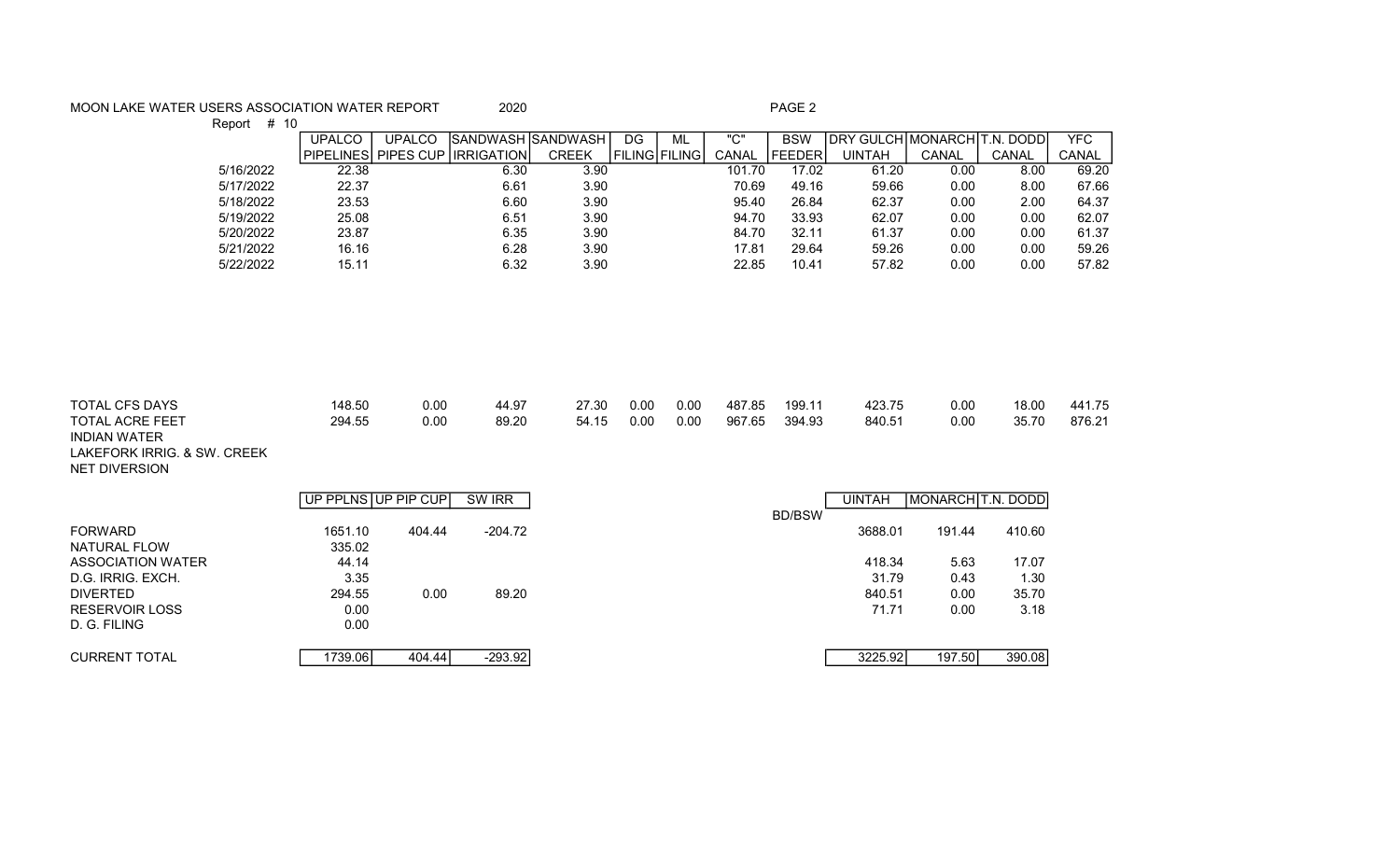## MOON LAKE WATER USERS ASSOCIATION WATER REPORT **And Contain the Container and Container** 2020 **PAGE 3**

| Report # 10<br><b>REDCAP</b><br><b>BSW ROO.</b><br><b>LF IRRIGATION CO. USLF LFI</b><br>FARNS.<br>LF WEST<br><b>SOUTH</b><br><b>PURDY</b><br>UTLAND MURDOCK<br>U.S.<br><b>BSW ROO.</b><br><b>GILBERT</b><br>C CANAL<br>LFI<br>(BONETA) BONETA<br><b>TURNOUT</b><br><b>XCL USE</b><br><b>DITCH</b><br><b>DITCH</b><br>CANAL<br>PIPELINE<br><b>LAKEFORK</b><br>CANAL<br>5/16/2022<br>3.40<br>13.26<br>8.28<br>24.60<br>0.00<br>15.30<br>119.30<br>24.40<br>4.28<br>1.62<br>0.82<br>3.09<br>157.50<br>5/17/2022<br>0.00<br>24.50<br>0.82<br>3.09<br>26.90<br>4.76<br>15.90<br>13.86<br>119.00<br>3.72<br>1.06<br>8.85<br>165.90<br>5/18/2022<br>3.33<br>0.00<br>16.90<br>14.86<br>3.46<br>2.15<br>0.82<br>3.09<br>24.80<br>119.30<br>24.60<br>7.76<br>165.50<br>5/19/2022<br>2.58<br>0.00<br>14.30<br>12.26<br>24.50<br>0.82<br>3.09<br>165.50<br>24.90<br>118.90<br>3.70<br>4.48<br>5.41<br>5/20/2022<br>2.97<br>10.96<br>24.50<br>0.82<br>3.09<br>165.20<br>20.10<br>0.00<br>13.00<br>119.70<br>3.74<br>5.93<br>3.98<br>2.84<br>10.90<br>8.86<br>0.82<br>3.09<br>21.30<br>5/21/2022<br>0.00<br>120.50<br>24.60<br>3.71<br>4.58<br>5.47<br>165.70<br>12.10<br>3.09<br>167.60<br>26.20<br>5/22/2022<br>2.83<br>0.00<br>10.06<br>120.60<br>24.60<br>3.75<br>2.64<br>8.25<br>0.82<br><b>TOTAL CFS DAYS</b><br>22.71<br>837.30<br>0.00<br>98.40<br>84.12<br>8.50<br>171.70<br>26.36<br>22.46<br>21.63<br>1152.90<br>168.80<br>48.00<br>5.71<br>45.05<br>0.00<br>195.18<br>166.86<br>16.86<br>1660.78<br>340.57<br>52.29<br>44.55<br>95.21<br>42.91<br>2286.78<br>334.81<br><b>TOTAL ACRE FEET</b><br>11.33<br><b>INDIAN WATER</b><br>21.82<br>53.16<br>7.08<br>LAKEFORK IRRIG, & SW. CREEK<br>22.73<br><b>NET DIVERSION</b><br>42.05<br>LFC<br>USLF LFI<br><b>FARNS</b><br>LF WEST SO. BON.<br><b>PURDY</b><br>UTLAND MURDOCK<br><b>GILBERT</b><br>D.G. IRR U.S. LKFK. REDCAP<br>R CITY<br>LFI |  |  |  |  |  |  |  |         |
|------------------------------------------------------------------------------------------------------------------------------------------------------------------------------------------------------------------------------------------------------------------------------------------------------------------------------------------------------------------------------------------------------------------------------------------------------------------------------------------------------------------------------------------------------------------------------------------------------------------------------------------------------------------------------------------------------------------------------------------------------------------------------------------------------------------------------------------------------------------------------------------------------------------------------------------------------------------------------------------------------------------------------------------------------------------------------------------------------------------------------------------------------------------------------------------------------------------------------------------------------------------------------------------------------------------------------------------------------------------------------------------------------------------------------------------------------------------------------------------------------------------------------------------------------------------------------------------------------------------------------------------------------------------------------------------------------------------------------------------------------------------------------------------------------------------------------------------------------------------------------------------|--|--|--|--|--|--|--|---------|
|                                                                                                                                                                                                                                                                                                                                                                                                                                                                                                                                                                                                                                                                                                                                                                                                                                                                                                                                                                                                                                                                                                                                                                                                                                                                                                                                                                                                                                                                                                                                                                                                                                                                                                                                                                                                                                                                                          |  |  |  |  |  |  |  |         |
|                                                                                                                                                                                                                                                                                                                                                                                                                                                                                                                                                                                                                                                                                                                                                                                                                                                                                                                                                                                                                                                                                                                                                                                                                                                                                                                                                                                                                                                                                                                                                                                                                                                                                                                                                                                                                                                                                          |  |  |  |  |  |  |  |         |
|                                                                                                                                                                                                                                                                                                                                                                                                                                                                                                                                                                                                                                                                                                                                                                                                                                                                                                                                                                                                                                                                                                                                                                                                                                                                                                                                                                                                                                                                                                                                                                                                                                                                                                                                                                                                                                                                                          |  |  |  |  |  |  |  |         |
|                                                                                                                                                                                                                                                                                                                                                                                                                                                                                                                                                                                                                                                                                                                                                                                                                                                                                                                                                                                                                                                                                                                                                                                                                                                                                                                                                                                                                                                                                                                                                                                                                                                                                                                                                                                                                                                                                          |  |  |  |  |  |  |  |         |
|                                                                                                                                                                                                                                                                                                                                                                                                                                                                                                                                                                                                                                                                                                                                                                                                                                                                                                                                                                                                                                                                                                                                                                                                                                                                                                                                                                                                                                                                                                                                                                                                                                                                                                                                                                                                                                                                                          |  |  |  |  |  |  |  |         |
|                                                                                                                                                                                                                                                                                                                                                                                                                                                                                                                                                                                                                                                                                                                                                                                                                                                                                                                                                                                                                                                                                                                                                                                                                                                                                                                                                                                                                                                                                                                                                                                                                                                                                                                                                                                                                                                                                          |  |  |  |  |  |  |  |         |
|                                                                                                                                                                                                                                                                                                                                                                                                                                                                                                                                                                                                                                                                                                                                                                                                                                                                                                                                                                                                                                                                                                                                                                                                                                                                                                                                                                                                                                                                                                                                                                                                                                                                                                                                                                                                                                                                                          |  |  |  |  |  |  |  |         |
|                                                                                                                                                                                                                                                                                                                                                                                                                                                                                                                                                                                                                                                                                                                                                                                                                                                                                                                                                                                                                                                                                                                                                                                                                                                                                                                                                                                                                                                                                                                                                                                                                                                                                                                                                                                                                                                                                          |  |  |  |  |  |  |  |         |
|                                                                                                                                                                                                                                                                                                                                                                                                                                                                                                                                                                                                                                                                                                                                                                                                                                                                                                                                                                                                                                                                                                                                                                                                                                                                                                                                                                                                                                                                                                                                                                                                                                                                                                                                                                                                                                                                                          |  |  |  |  |  |  |  |         |
|                                                                                                                                                                                                                                                                                                                                                                                                                                                                                                                                                                                                                                                                                                                                                                                                                                                                                                                                                                                                                                                                                                                                                                                                                                                                                                                                                                                                                                                                                                                                                                                                                                                                                                                                                                                                                                                                                          |  |  |  |  |  |  |  |         |
|                                                                                                                                                                                                                                                                                                                                                                                                                                                                                                                                                                                                                                                                                                                                                                                                                                                                                                                                                                                                                                                                                                                                                                                                                                                                                                                                                                                                                                                                                                                                                                                                                                                                                                                                                                                                                                                                                          |  |  |  |  |  |  |  |         |
|                                                                                                                                                                                                                                                                                                                                                                                                                                                                                                                                                                                                                                                                                                                                                                                                                                                                                                                                                                                                                                                                                                                                                                                                                                                                                                                                                                                                                                                                                                                                                                                                                                                                                                                                                                                                                                                                                          |  |  |  |  |  |  |  |         |
|                                                                                                                                                                                                                                                                                                                                                                                                                                                                                                                                                                                                                                                                                                                                                                                                                                                                                                                                                                                                                                                                                                                                                                                                                                                                                                                                                                                                                                                                                                                                                                                                                                                                                                                                                                                                                                                                                          |  |  |  |  |  |  |  |         |
| $-4425.78$<br>472 Acres<br>$-808.82$                                                                                                                                                                                                                                                                                                                                                                                                                                                                                                                                                                                                                                                                                                                                                                                                                                                                                                                                                                                                                                                                                                                                                                                                                                                                                                                                                                                                                                                                                                                                                                                                                                                                                                                                                                                                                                                     |  |  |  |  |  |  |  |         |
| <b>FORWARD</b><br>2885.37<br>1062.81<br>60.21<br>8581.53<br>1801.49<br>382.23<br>265.92<br>750.68<br>74.90<br>0.00                                                                                                                                                                                                                                                                                                                                                                                                                                                                                                                                                                                                                                                                                                                                                                                                                                                                                                                                                                                                                                                                                                                                                                                                                                                                                                                                                                                                                                                                                                                                                                                                                                                                                                                                                                       |  |  |  |  |  |  |  |         |
| <b>NATURAL FLOW</b><br>235.79<br>13.29<br>1957.21<br>84.69<br>41.98<br>135.24<br>10.45<br>103.22<br>316.81                                                                                                                                                                                                                                                                                                                                                                                                                                                                                                                                                                                                                                                                                                                                                                                                                                                                                                                                                                                                                                                                                                                                                                                                                                                                                                                                                                                                                                                                                                                                                                                                                                                                                                                                                                               |  |  |  |  |  |  |  |         |
| 13.52<br><b>ASSOCIATION WATER</b><br>31.31<br>252.71<br>14.17<br>6.34<br>1.58<br>1.76<br>59.76<br>20.43                                                                                                                                                                                                                                                                                                                                                                                                                                                                                                                                                                                                                                                                                                                                                                                                                                                                                                                                                                                                                                                                                                                                                                                                                                                                                                                                                                                                                                                                                                                                                                                                                                                                                                                                                                                  |  |  |  |  |  |  |  |         |
| 0.12<br>D.G. IRRIG. EXCH.<br>2.38<br>0.13<br>19.20<br>4.54<br>1.55<br>1.08<br>0.48                                                                                                                                                                                                                                                                                                                                                                                                                                                                                                                                                                                                                                                                                                                                                                                                                                                                                                                                                                                                                                                                                                                                                                                                                                                                                                                                                                                                                                                                                                                                                                                                                                                                                                                                                                                                       |  |  |  |  |  |  |  |         |
| 11.33<br><b>DIVERTED</b><br>45.05<br>166.86<br>52.29<br>22.73<br>2286.78<br>334.81<br>16.86<br>1660.78<br>340.57<br>42.05                                                                                                                                                                                                                                                                                                                                                                                                                                                                                                                                                                                                                                                                                                                                                                                                                                                                                                                                                                                                                                                                                                                                                                                                                                                                                                                                                                                                                                                                                                                                                                                                                                                                                                                                                                |  |  |  |  |  |  |  |         |
| <b>RESERVOIR LOSS</b><br>0.00<br>0.00<br>0.31<br>0.00<br>0.00<br>0.00<br>0.00<br>0.00<br>0.00                                                                                                                                                                                                                                                                                                                                                                                                                                                                                                                                                                                                                                                                                                                                                                                                                                                                                                                                                                                                                                                                                                                                                                                                                                                                                                                                                                                                                                                                                                                                                                                                                                                                                                                                                                                            |  |  |  |  |  |  |  |         |
| 0.00<br>D. G. FILING                                                                                                                                                                                                                                                                                                                                                                                                                                                                                                                                                                                                                                                                                                                                                                                                                                                                                                                                                                                                                                                                                                                                                                                                                                                                                                                                                                                                                                                                                                                                                                                                                                                                                                                                                                                                                                                                     |  |  |  |  |  |  |  |         |
|                                                                                                                                                                                                                                                                                                                                                                                                                                                                                                                                                                                                                                                                                                                                                                                                                                                                                                                                                                                                                                                                                                                                                                                                                                                                                                                                                                                                                                                                                                                                                                                                                                                                                                                                                                                                                                                                                          |  |  |  |  |  |  |  | 42.91 P |
| 75.72<br>$-1186.54$<br><b>CURRENT TOTAL</b><br>2840.33<br>1165.43<br>58.23<br>9149.87<br>1842.04<br>429.88<br>292.00<br>865.85<br>0.00<br>$-6712.56$                                                                                                                                                                                                                                                                                                                                                                                                                                                                                                                                                                                                                                                                                                                                                                                                                                                                                                                                                                                                                                                                                                                                                                                                                                                                                                                                                                                                                                                                                                                                                                                                                                                                                                                                     |  |  |  |  |  |  |  |         |